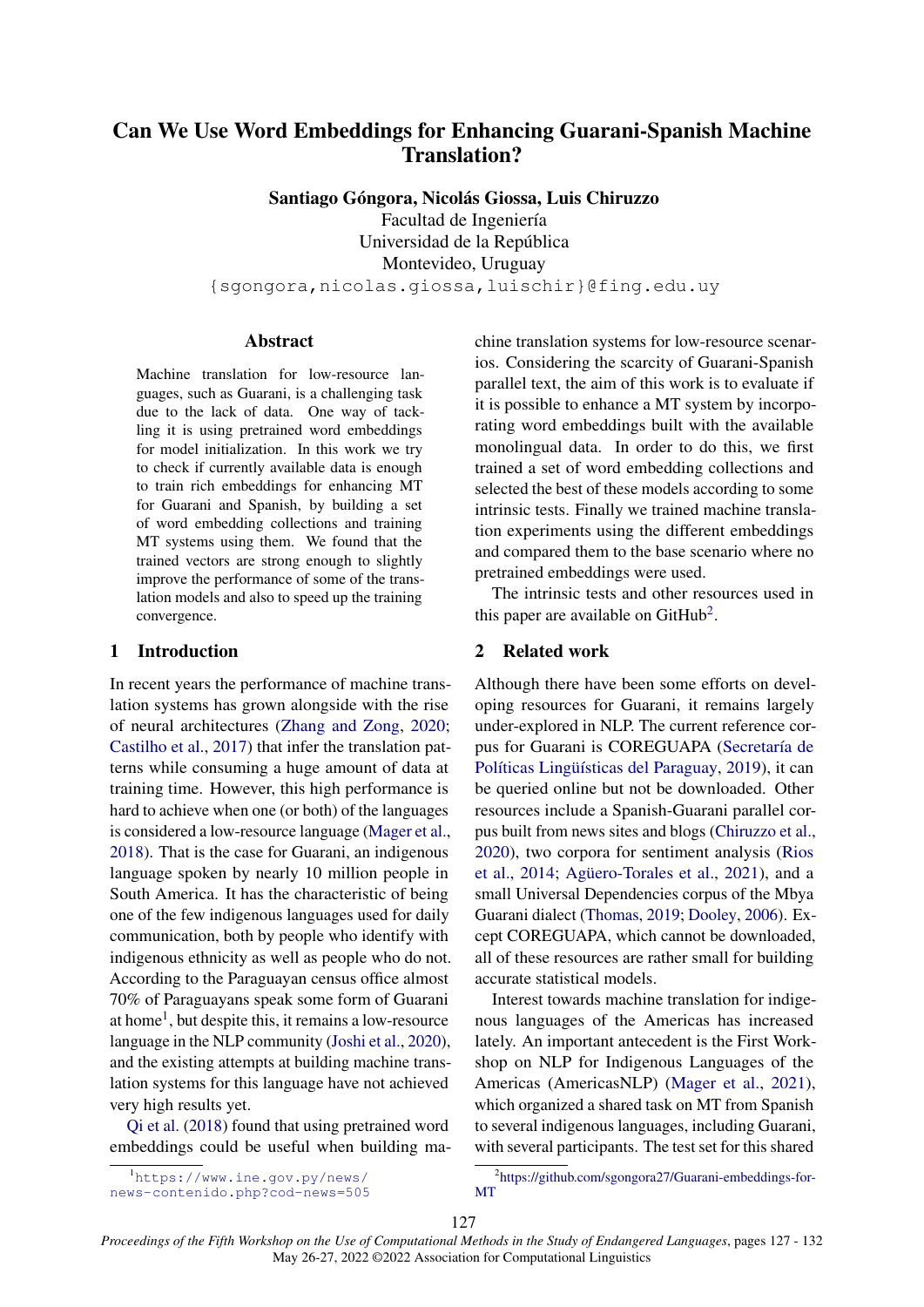task was a subset of the XNLI corpus (Conneau et al., 2018) translated to all languages. However, Guarani-Spanish machine translation still remains under-explored. There are some works that take into account the lack of available data (Alcaraz and Alcaraz, 2020; Gasser, 2018; Rudnick et al., 2014; Abdelali et al., 2006), or try to use the rich Guarani morphology to enhance the translation results Borges et al. (2021).

The use of word embeddings to enhance machine translation in low-resource scenarios has been previously explored (Qi et al., 2018), obtaining good results overall. They report that using pre-trained embeddings for both the source and target languages seem to improve results for translating low-resourced languages, but the improvement is much lower for languages with large amounts of data. Furthermore, (Shapiro and Duh, 2018) explores alternatives to include pre-trained embeddings in MT systems for a morphologically rich language, and (Nguyen and Chiang, 2017) uses a transfer learning approach for enhancing translation for a low-resource pair, but considering data from other related low-resources pairs as well.

#### 3 Word embeddings

In a previous work (Góngora et al., 2021) we carried a first round of experiments with Guarani word embeddings, collecting text from news sites, tweets and the Guarani Wikipedia<sup>3</sup>. We classified each tweet in one of three categories (A: very reliable, B: reliable, and C: unreliable) according to the probability of being in Guarani using a heuristic based on the number of Guarani tokens from a frequent words list. Finally, for evaluating the then trained embeddings, we also presented two sets of intrinsic tests based on the original tests from Mikolov et al. (2013). One of them is a translation of the original *capital-common-countries* (*ccc*) set, while the other is a new set for *family* relations, inspired in the original one.

In the current work, we collected more data from the different sources and added datasets such as *The Bible*<sup>4</sup> and *The book of Mormon*<sup>5</sup> . We also translated the classic similarity test MC-30 (Miller and Charles, 1991) to Guarani in order to have another intrinsic test to perform (in addition to the

<sup>5</sup>https://www.churchofjesuschrist.org/ study/scriptures/bofm?lang=grn - July 2021.

#### *family* and *capital-common-countries* tests).

We trained a set of 24 different word embedding models in Guarani with different configurations. All of them were built using the gensim library (Řehůřek and Sojka, 2010) implementation of the word2vec C-Bow algorithm (Mikolov et al., 2013). The configurations differ in how much text was used (see below), the embeddings size (150 or 300) and the window size (6, 7 or 8). The number of tokens used in the different experiments varies between 1.9M and 2.7M depending on the different data sets we use, as shown in table 1. The *base text* set is used in all models, while some models also include the A, A+B, or A+B+C tweet sets.

| Set                             | <b>Tokens</b> | Sentences (s) |
|---------------------------------|---------------|---------------|
|                                 |               | or Tweets (t) |
| The Bible                       | 760,697       | 99.689 s      |
| The Book of Mormon              | 204,434       | 58,995 s      |
| Guarani Wikipedia               | 504,730       | 28,123 s      |
| <b>News</b>                     | 433.134       | 51,753 s      |
| Base text (the four sets above) | 1,902,995     | 238,560 s     |
| Very reliable tweets (A)        | 11,791        | 811t          |
| Reliable tweets (B)             | 75,493        | $6,498$ t     |
| Unreliable tweets $(C)$         | 706,907       | $71,767$ t    |
| Total                           | 2.697.186     |               |

Table 1: Number of tokens for each of the sets used for training the word embedding models.

#### 3.1 Analogy and Similarity tests

In order to perform a preliminary evaluation of these models we used the previously mentioned analogy (*family* and *ccc*) and similarity (*MC-30*) tests. Table 2 shows the results for these tests, indicating the configuration of each of the twenty-four models. The results of the analogy tests (*family* and *ccc*) are precision using top 1 (T1) or top 5 (T5) matches, while the similarity test (*MC-30*) is Spearman's rank correlation. In order to compare the performance we also include a row for a *baseline* consisting of the best result for each of the intrinsic tests achieved by the models in our previous work (Góngora et al., 2021), which were trained with size 150, window 7 and did not use any of the tweet sets.

Overall we can see a great improvement over the results of the analogy tests reported in the previous work (*baseline*), which can be explained in part because we are using a larger amount of text for training the models. However, there is a noticeable gap between the results for *family* and the *ccc* tests. This difference may be due to the type and style of texts used during training: neither the Bible nor

 $3$ https://dumps.wikimedia.org/gnwiki/ February 2021.

<sup>4</sup>https://biblics.com/gn - July 2021.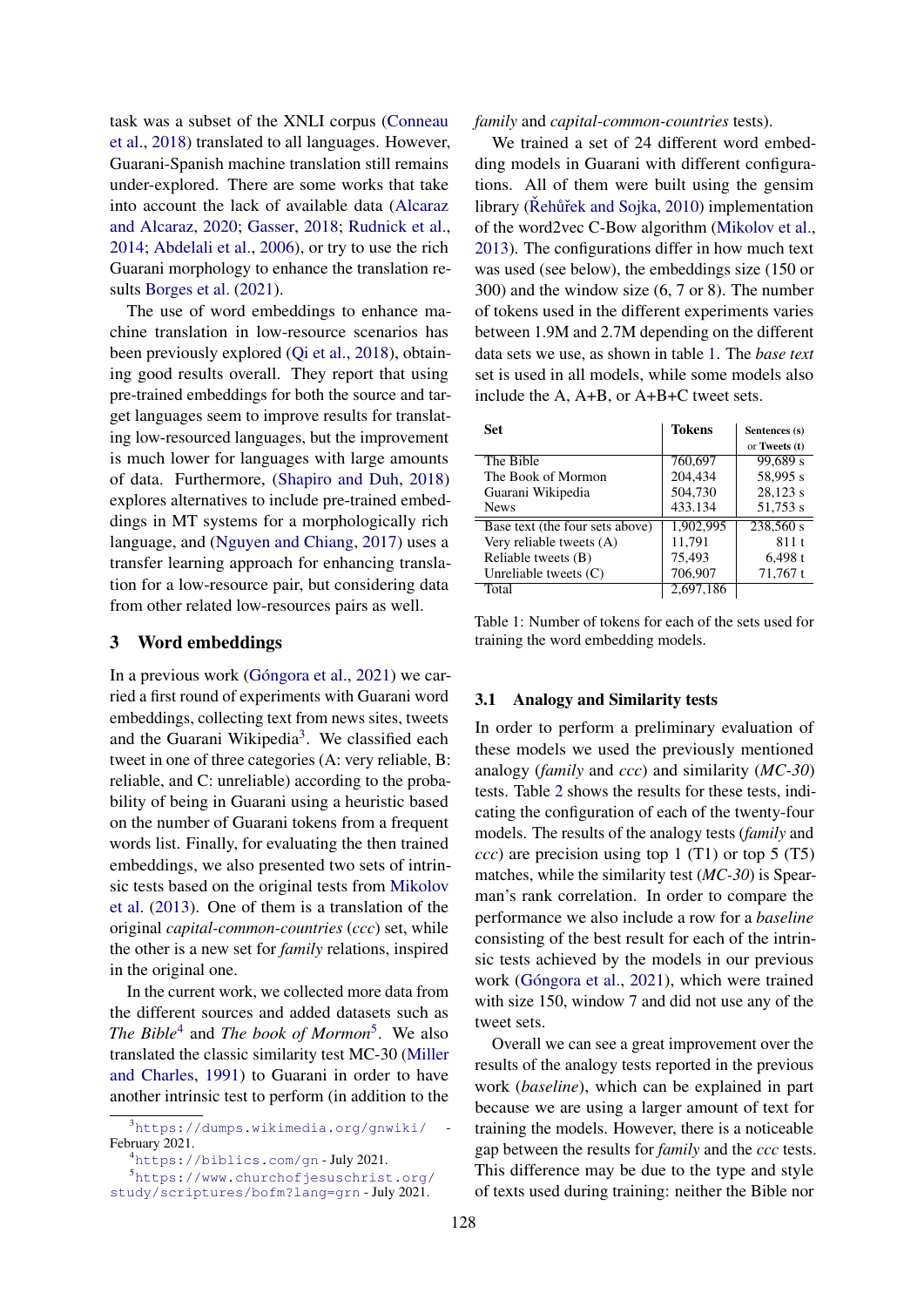|             |                 |               | family | family             | ccc  | ccc   |         |
|-------------|-----------------|---------------|--------|--------------------|------|-------|---------|
| <b>Size</b> | W               | <b>Tweets</b> | T1     | T5                 | T1   | T5    | $MC-30$ |
| 150         | 6               | none          | 42.86  | $52.\overline{38}$ | 6.52 | 18.58 | 0.515   |
| 150         | 6               | A             | 45.24  | 57.14              | 7.11 | 17.39 | 0.527   |
| 150         | 6               | AB            | 42.86  | 52.38              | 7.71 | 18.77 | 0.530   |
| 150         | 6               | <b>ABC</b>    | 45.24  | 52.38              | 4.15 | 15.42 | 0.500   |
| 150         | 7               | none          | 54.76  | 54.76              | 9.09 | 18.77 | 0.440   |
| 150         | $\overline{7}$  | A             | 50.00  | 52.38              | 7.11 | 15.61 | 0.556   |
| 150         | $\overline{7}$  | AB            | 40.48  | 54.76              | 8.10 | 18.38 | 0.499   |
| 150         | $\overline{7}$  | <b>ABC</b>    | 45.24  | 54.76              | 4.35 | 14.43 | 0.502   |
| 150         | 9               | none          | 45.24  | 54.76              | 9.09 | 21.34 | 0.495   |
| 150         | 9               | A             | 45.24  | 54.76              | 6.92 | 18.38 | 0.475   |
| 150         | 9               | AB            | 50.00  | 54.76              | 7.31 | 17.19 | 0.449   |
| 150         | 9               | <b>ABC</b>    | 42.86  | 52.38              | 6.52 | 19.17 | 0.460   |
| 300         | 6               | none          | 45.24  | 47.62              | 7.91 | 17.59 | 0.569   |
| 300         | 6               | A             | 42.86  | 54.76              | 8.10 | 17.79 | 0.473   |
| 300         | 6               | AB            | 40.48  | 50.00              | 5.93 | 17.00 | 0.552   |
| 300         | 6               | <b>ABC</b>    | 40.48  | 47.62              | 4.74 | 17.98 | 0.541   |
| 300         | $\overline{7}$  | none          | 42.86  | 52.38              | 7.71 | 20.95 | 0.403   |
| 300         | $\overline{7}$  | A             | 45.24  | 52.38              | 7.51 | 20.16 | 0.511   |
| 300         | $\overline{7}$  | AB            | 50.00  | 59.52              | 9.49 | 18.97 | 0.512   |
| 300         | $\overline{7}$  | ABC           | 40.48  | 52.38              | 8.70 | 17.79 | 0.538   |
| 300         | 9               | none          | 50.00  | 54.76              | 6.52 | 17.59 | 0.519   |
| 300         | 9               | A             | 45.24  | 57.14              | 7.71 | 18.38 | 0.521   |
| 300         | 9               | AB            | 47.62  | 52.38              | 8.10 | 19.76 | 0.543   |
| 300         | 9               | ABC           | 38.10  | 54.76              | 6.32 | 20.16 | 0.513   |
|             | <b>Baseline</b> |               | 41.27  | 48.41              | 5.53 | 13.37 |         |

Table 2: Results for the intrinsic evaluation of the 24 models trained. Maximum scores in bold, minimum scores underlined. *Baseline* refers to the best result for each test reported in our previous work (Góngora et al., 2021).

the Book of Mormon include modern countries and cities in their sentences. Also the Guarani Wikipedia is really small, even having some articles containing just a single line, so the occurrence of these kind of words is pretty low. Lastly the *ccc* test does not take into account South American countries, which might be the more likely ones to appear in our news set.

The results for the similarity test (*MC-30*) are good enough, ranging from 0.403 to 0.569, even compared to the state of the art for English $<sup>6</sup>$  which</sup> ranges from 0.618 to 0.92 but trained with much larger resources. For this test we could not compare the results with a previous baseline since it was not used in our previous work.

#### 4 Machine translation experiments

We carried a series of machine translation experiments to compare the use of randomly initialized embeddings with the use of different pretrained embedding configurations. All experiments were done using  $OpenNMT<sup>7</sup>$  with its default configuration, an encoder-decoder model implemented with stacked LSTMs and an attention model, so that the difference between experiments would only be the embeddings initialization.

For those models using pre-trained word embeddings we had to choose both the Spanish embeddings and the Guarani embeddings. For Spanish we chose a collection of size 300 trained by Azzinnari and Martínez (2016) using a corpus of 6 billion words. Due to limitations of OpenNMT, the Guarani embeddings size must also be 300. Therefore we chose some of the twenty-four models trained according to their size (300), their Spearman's correlation score for the *MC-30* test (see table 2) and the subsets of tweets used for training them:

- s300w6none: size 300, window 6, no tweets
- s300w9ab: size 300, window 9, tweets A+B
- s300w7abc: size 300, window 7, tweets A+B+C

We trained three translation models in each direction (Guarani-Spanish and Spanish-Guarani) using them as pre-trained word embeddings. We also trained an additional model in each direction without using pre-trained word embeddings (i.e. using *randomly* initialized embeddings). In all cases the models were trained for 80K steps — saving a checkpoint every 5K steps — using the training set from Chiruzzo et al. (2020) (*Train2020*) and the training set from the parallel data we presented in our previous work (Góngora et al., 2021) plus 383 new parallel sentences collected for this work (we call this union *Train2021*).

We then chose, for each model, the checkpoint that maximized the ChrF metric for the dev set (*Dev2020+Dev2021*). The test results will be reported over the test set from (Chiruzzo et al., 2020) (*Test2020*), the test partition of our own parallel set (*Test2021*), and the dev and test sets from (Mager et al., 2021) (*ANLP Dev* and *ANLP Test*), using the BLEU (Papineni et al., 2002) and ChrF (Popović, 2015) scores. Table 3 shows the size of all the aforementioned datasets.

| Corpus                      | <b>Set Name</b>   | <b>Sentences</b> | Guarani<br><b>Tokens</b> | <b>Spanish</b><br><b>Tokens</b> |
|-----------------------------|-------------------|------------------|--------------------------|---------------------------------|
| Our parallel<br>set         | <b>Train 2021</b> | 12.129           | 274,734                  | 528,018                         |
|                             | Dev 2021          | 1.514            | 34.238                   | 65.940                          |
|                             | Test 2021         | 1.532            | 34.597                   | 68,805                          |
| (Chiruzzo)<br>et al., 2020) | <b>Train 2020</b> | 11.501           | 214,727                  | 304,012                         |
|                             | Dev 2020          | 1.481            | 26.606                   | 37.355                          |
|                             | Test 2020         | 1.549            | 27,351                   | 38,908                          |
| (Mager                      | <b>ANLP</b> Dev   | 996              | 7.216                    | 11.180                          |
| et al., 2021)               | <b>ANLP</b> Test  | 1.004            | 6.501                    | 10.074                          |

Table 3: Size of the parallel corpora partitions.

<sup>6</sup>https://aclweb.org/aclwiki/MC-28\_ Test\_Collection\_(State\_of\_the\_art) <sup>7</sup>https://opennmt.net/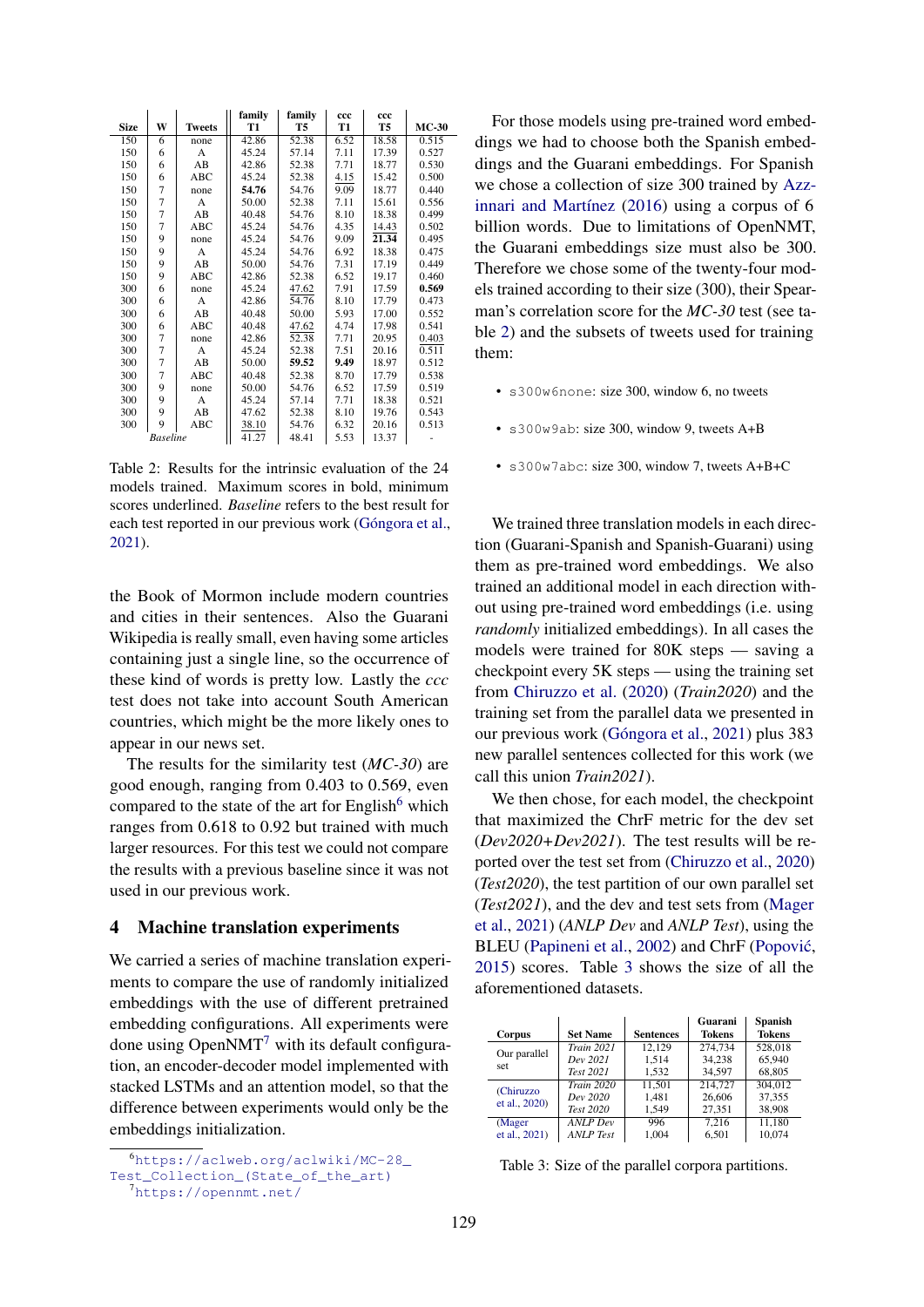| <b>Test Set</b>       | <b>Test2020</b> |       | <b>Test2021</b> |       | <b>ANLP Dev</b> |       | <b>ANLP</b> Test |       |
|-----------------------|-----------------|-------|-----------------|-------|-----------------|-------|------------------|-------|
| Models Gn-Es          | <b>BLEU</b>     | ChrF  | <b>BLEU</b>     | ChrF  | <b>BLEU</b>     | ChrF  | <b>BLEU</b>      | ChrF  |
| random                | 21.90           | 37.26 | 15.12           | 37.71 | 0.41            | 12.22 | 0.37             | 11.75 |
| s300w6none            | 22.64           | 38.63 | 15.75           | 39.13 | 0.48            | 13.44 | 0.51             | 12.85 |
| s300w9ab              | 22.49           | 38.32 | 15.85           | 38.76 | 0.44            | 13.52 | 0.44             | 12.93 |
| s300w7abc             | 22.54           | 38.46 | 15.75           | 38.94 | 0.57            | 13.65 | 0.50             | 12.75 |
| (Borges et al., 2021) | 20.30           |       |                 |       |                 |       |                  |       |
| Models Es-Gn          | <b>BLEU</b>     | ChrF  | <b>BLEU</b>     | ChrF  | <b>BLEU</b>     | ChrF  | <b>BLEU</b>      | ChrF  |
| random                | 20.55           | 36.52 | 20.59           | 37.08 | 0.27            | 12.77 | 0.49             | 12.91 |
| s300w6none            | 20.19           | 36.95 | 17.33           | 35.42 | 0.32            | 13.10 | 0.45             | 12.72 |
| s300w9ab              | 19.75           | 35.13 | 20.24           | 36.23 | 0.36            | 12.49 | 0.17             | 13.00 |
| s300w7abc             | 18.44           | 33.74 | 19.81           | 35.98 | 0.23            | 11.98 | 0.12             | 12.06 |
| ANLP first place      |                 |       |                 |       |                 |       | 6.13             | 33.6  |
| <b>ANLP</b> baseline  |                 |       |                 |       |                 |       | 0.12             | 19.3  |
| ANLP last place       |                 |       |                 |       | -               |       | 0.13             | 10.8  |

Table 4: BLEU and ChrF results of the translation experiments over the different test sets.

#### 4.1 Guarani-Spanish

Figure 1 shows how BLEU and ChrF scores change at each checkpoint. We observe that, in general, models that use pretrained embeddings tend to converge earlier. This is particularly important when experimenting with several models and having little computing power available.



Figure 1: BLEU and ChrF evolution on the dev set for each checkpoint while training the Gn-Es models.

The top rows of table 4 shows the results over the test sets for the best model in each configuration. We also show the only result available for comparison in the direction Gn-Es (Borges et al., 2021), which used the (Chiruzzo et al., 2020) test corpus. We outperformed their results, which probably is because our models use more training data (they used only the train partition from Chiruzzo et al. (2020)).

We can also see that using pretrained word embeddings improved the performance with respect to the randomly initialized model on every test set. However, notice that the performance for the ANLP sets (Mager et al., 2021) drops dramatically. We think this could be explained by the more varied text styles present in these test sets, in contrast with

the more uniform news text used for training.

#### 4.2 Spanish-Guarani

Regarding the translation in the Es-Gn direction, figure 2 shows the results over the dev set and we can see the behavior is different. Although the faster convergence is observed again, the randomly initialized model performs as high as the pretrained ones. We can also see some performance stability problems as peaks in the graph. This behavior could be due to the target language embeddings being trained with fewer data, which is in line with what (Qi et al., 2018) reported.



Figure 2: BLEU and ChrF evolution on the dev set for each checkpoint while training the Es-Gn models.

As can be seen in table 4 the results in this case are mixed, since the pretrained models do not outperform the randomly initialized model in all cases. Furthermore, the performance over the Americas-NLP sets also drops significantly, which probably has the same cause as the performance difference on the opposite direction.

In this direction it was possible to compare our best models with the performance obtained by AmericasNLP shared task participants (Mager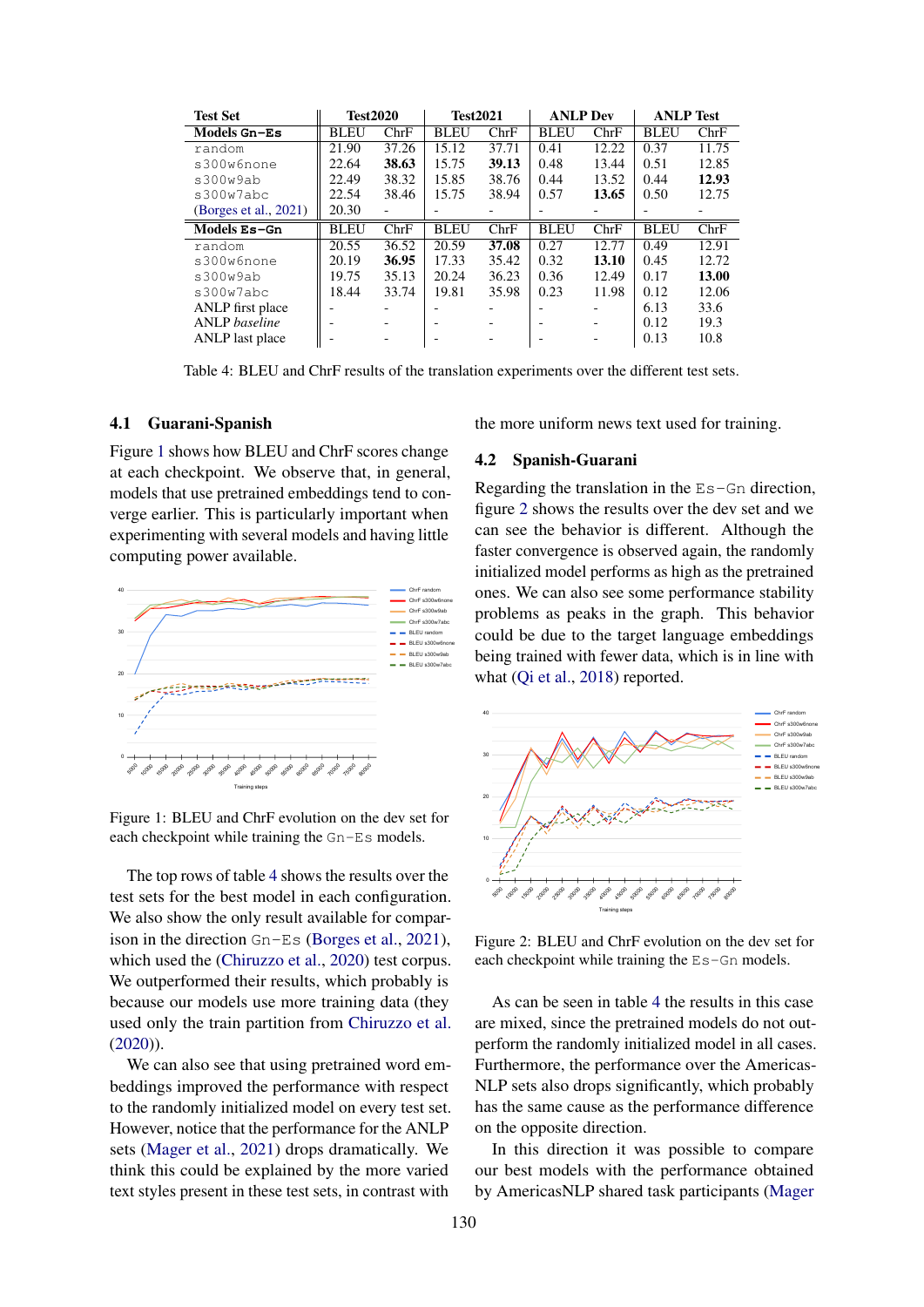et al., 2021). As shown in the bottom rows of table 4, our models perform between the bottom participants and the baseline. However, we did not aim to optimize the performance for this scenario: in this work we tried to focus only on analyze the use of pretrained word embeddings, and further work is needed to improve the training configurations with parameter tuning or different preprocessing techniques.

# 5 Conclusions

The results obtained in our experiments show that — with the currently available data — we can start to see some improvements when using pre-trained embeddings; at least in the Gn-Es direction. The performance of the Gn-Es models that used pretrained embeddings was slightly better than the performance of the one that did not use them. Additionally, the developed systems converge faster when using pretrained embeddings, which is especially useful in the scenario that is common for low-resource research labs, that of having little computing power. However, in the Es-Gn direction the results were more mixed, which is aligned with the conclusions of Qi et al. (2018).

There are still many lines to explore. First, trying other methods and algorithms for building embeddings such as FastText, which could be better for morphologically rich languages such as Guarani (Bojanowski et al., 2017; Shapiro and Duh, 2018). Second, we must explore the different OpenNMT configuration possibilities. We could also use backtranslation techniques as well, such as the approach explored by (Vázquez et al., 2021), the winning system in AmericasNLP shared task. Finally more diverse text is needed, considering the difference observed while evaluating over the AmericasNLP sets. This diversity is also needed for improving the word embeddings performance. The great differences between both analogy tests suggests that the words in the *capital-common-countries* test might not be suitable for Guarani, perhaps due to the topics covered in Paraguayan news which refer mainly to countries in the region.

#### References

Ahmed Abdelali, James Cowie, Steve Helmreich, Wanying Jin, Maria Pilar Milagros, Bill Ogden, Hamid Mansouri Rad, and Ron Zacharski. 2006. Guarani: a case study in resource development for quick ramp-up mt. In *Proceedings of the 7th Con-* *ference of the Association for Machine Translation in the Americas,"Visions for the Future of Machine Translation"*, pages 1–9.

- Marvin Agüero-Torales, David Vilares, and Antonio López-Herrera. 2021. On the logistical difficulties and findings of jopara sentiment analysis. In *Proceedings of the Fifth Workshop on Computational Approaches to Linguistic Code-Switching*, pages 95– 102, Online. Association for Computational Linguistics.
- NB Alvarenga Alcaraz and PR Alvarenga Alcaraz. 2020. Aplicación web de análisis y traducción automática guaraní–español/español–guaraní. *Revista Científica de la UCSA*, 7(2):41–69.
- Agustín Azzinnari and Alejandro Martínez. 2016. Representación de Palabras en Espacios de Vectores.
- Piotr Bojanowski, Edouard Grave, Armand Joulin, and Tomas Mikolov. 2017. Enriching word vectors with subword information. *Transactions of the Association for Computational Linguistics*, 5:135–146.
- Yanina Borges, Florencia Mercant, and Luis Chiruzzo. 2021. Using guarani verbal morphology on guaranispanish machine translation experiments. *Procesamiento del Lenguaje Natural*, 66:89–98.
- Sheila Castilho, Joss Moorkens, Federico Gaspari, Iacer Calixto, John Tinsley, and Andy Way. 2017. Is neural machine translation the new state of the art? *The Prague Bulletin of Mathematical Linguistics*, 108:109–120.
- Luis Chiruzzo, Pedro Amarilla, Adolfo Ríos, and Gustavo Giménez Lugo. 2020. Development of a Guarani - Spanish parallel corpus. In *Proceedings of the 12th Language Resources and Evaluation Conference*, pages 2629–2633, Marseille, France. European Language Resources Association.
- Alexis Conneau, Ruty Rinott, Guillaume Lample, Adina Williams, Samuel R. Bowman, Holger Schwenk, and Veselin Stoyanov. 2018. Xnli: Evaluating crosslingual sentence representations. In *Proceedings of the 2018 Conference on Empirical Methods in Natural Language Processing*. Association for Computational Linguistics.
- Robert A Dooley. 2006. Léxico guarani, dialeto mbyá com informações úteis para o ensino médio, a aprendizagem e a pesquisa lingüística. *Cuiabá, MT: Sociedade Internacional de Lingüística*, 143:206.
- Michael Gasser. 2018. Mainumby: un ayudante para la traducción castellano-guaraní. *arXiv preprint arXiv:1810.08603*.
- Santiago Góngora, Nicolás Giossa, and Luis Chiruzzo. 2021. Experiments on a Guarani corpus of news and social media. In *Proceedings of the First Workshop on Natural Language Processing for Indigenous Languages of the Americas*, pages 153–158, Online. Association for Computational Linguistics.